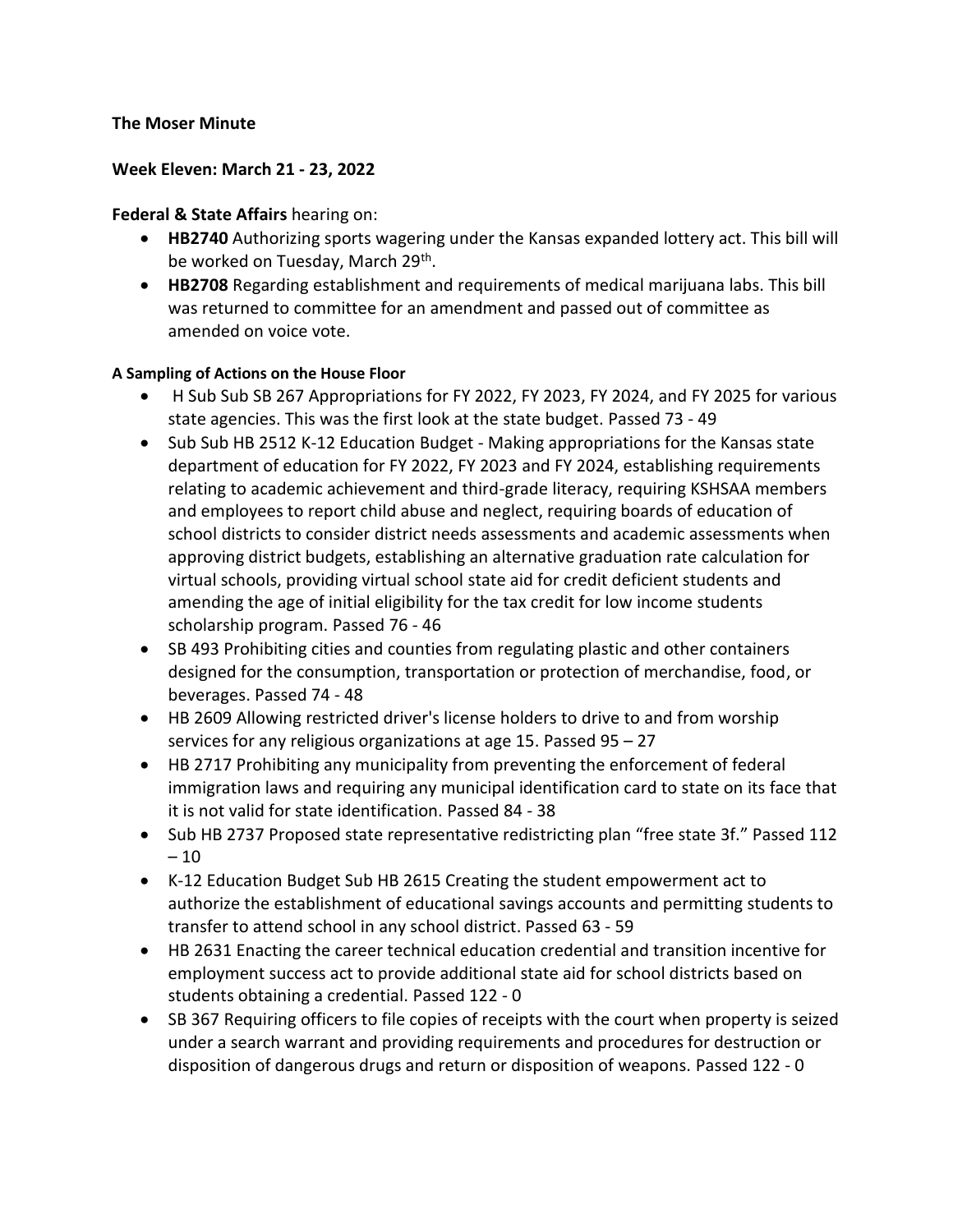- HB 2340 Increasing the minimum age to 21 to purchase or possess cigarettes and tobacco products. Passed 79 - 43
- SB 12 Requiring the Kansas department for children and families to implement performance-based contracts. Passed 117 - 5
- HB 2502 Authorizing retail liquor stores to sell and deliver alcoholic liquor and cereal malt beverages to a caterer, public venue, club or drinking establishment located in adjacent and nearby counties within a certain distance. Passed 112 - 10
- HB 2716 Concerning the authorization of educational benefits for spouses and dependents of deceased, injured, or disabled public safety officers and employees and certain deceased, injured, or disabled military personnel and prisoners of war. 122 - 0
- HB 2697 Making changes to the process for evaluating and treating people who are undergoing evaluation for competency to stand trial and allowing such evaluation and treatment at various facilities. 122 - 0
- HB 2596 Authorizing the board of education of a school district to contract with transportation network companies to provide certain transportation services. Passed  $122 - 0$
- Sub SB 563 Proposing state senatorial redistricting plan "liberty three." Bill was amended to include the House Representative map. Passed 112 – 9
- H Sub SB 261 Prohibiting the use of identifiable meat terms on the labels of meat analogs when such labels do not include proper qualifying language to indicate that such products do not contain meat. Passed 96 - 26
- HB 2644 Designating the Sandhill plum as the official state fruit. Passed 115 7
- Sub HB 2447 Permitting testimony to be presented using a two-way electronic audiovideo communication device during a preliminary hearing. Passed 120 - 2
- SB 200 Expanding the pharmacist's scope of practice to include initiation of therapy for influenza, strep throat, or urinary tract infection, pursuant to a statewide protocol adopted by the collaborative drug therapy management advisory committee. Passed 119 - 3
- HB2632 Requiring a forensic medical evaluation of an alleged victim of child abuse or neglect as part of an investigation, creating a program in the department of health and environment to provide training and payment, and defining child abuse review and evaluation providers, networks and examinations and child abuse medical resource centers. Passed 95 - 27
- SB 346 Allowing for the on-farm retail sale of milk and milk products and requiring "Raw and Unpasteurized" to appear on bottle labels and in advertising of such milk, authorizing the secretary of agriculture to declare an imminent health hazard, and regarding the transport of animals across state lines and animal health commissioner duties associated with such movement. Passed 119 - 3
- SB 483 Increasing criminal penalties for theft and criminal damage to property involving remote service units such as automated cash dispensing machines and automated teller machines. Addressing "Smash and Grab" crimes. Passed 122 - 0
- H Sub SB 19 Implementing the "988" suicide prevention and mental health crisis hotline in Kansas. Passed 114 - 8